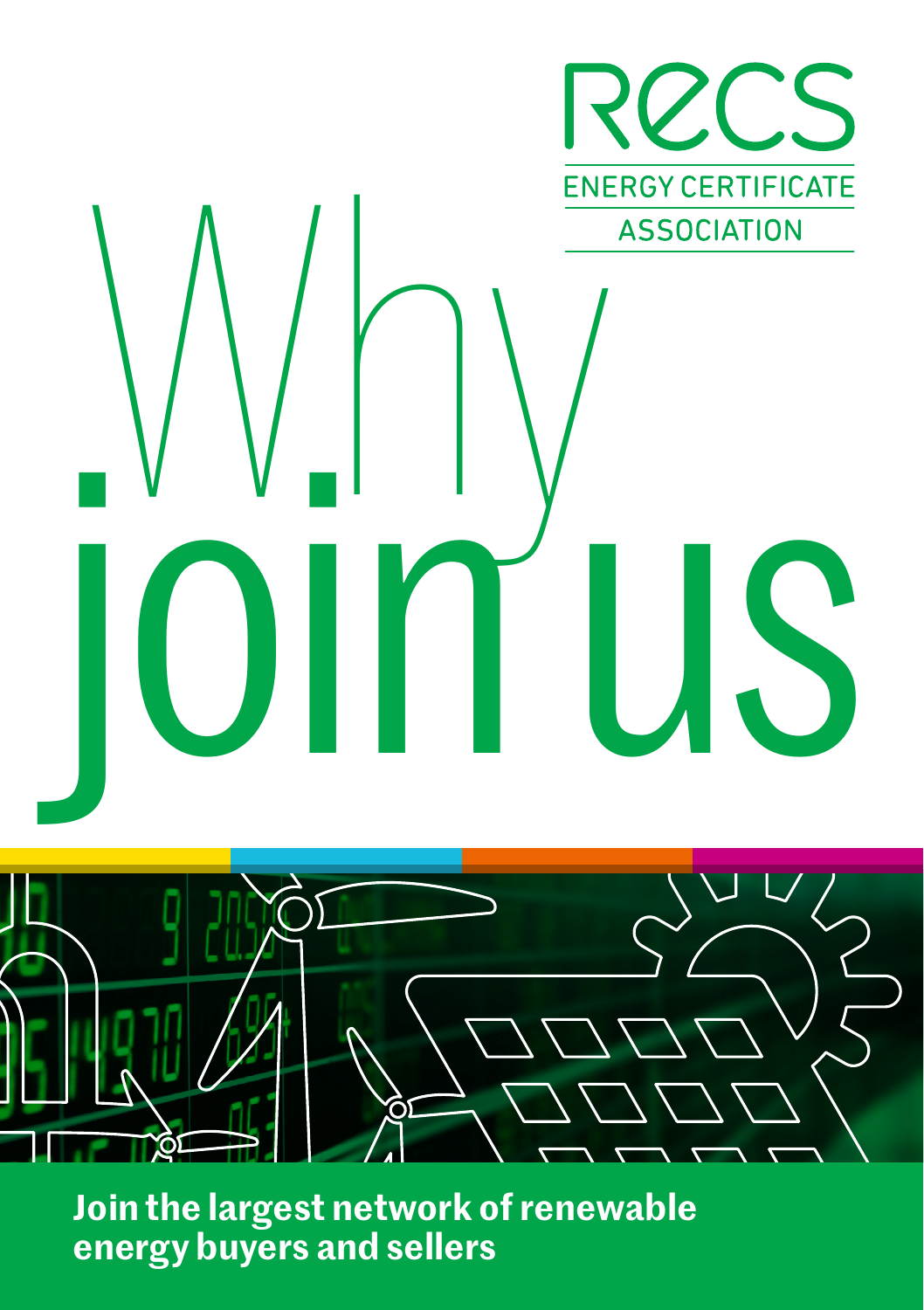**For over 20 years** RECS has been committed to accelerating the energy transition by supporting the purchase of renewable energy through robust, reliable, transparent markets. Energy Attribute Certificates (EACs) are the tools we use to unlock this vision.



**At RECS** we support the development of both existing and new EAC markets around the world. We engage with a wide range of stakeholders, including governments, market participants and consumers, and provide the knowledge and information they need to boost consumer demand for renewable energy. RECS works to provide the knowledge, motivation, and confidence needed to buy 100% renewable energy.

**EAC systems & maximising reliability**

**Member services**

**& events**

**Regulatory affairs & maximising impact**

**Communication & coordination**

## **Introducing RECS**

### **RECS work areas**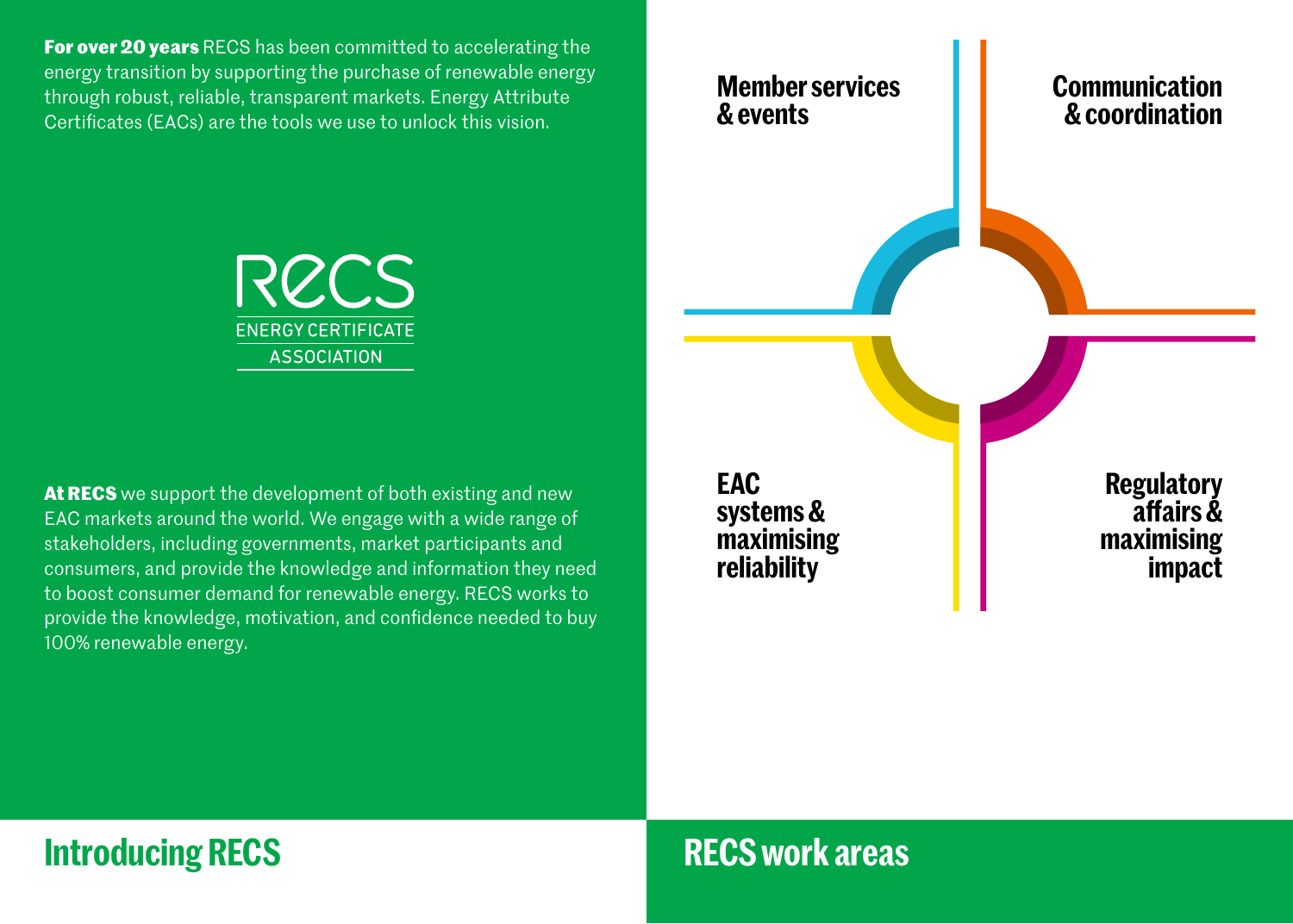#### **Sustainability**

Using EACs as a driver for the energy transition and emissions reductions



renewable energy

EAC markets around the world

RECS members belong to a large and growing community of key players who are at the forefront of developments in renewable energy markets. You will benefit from:

| Being connected to a<br>thriving network of<br>market players in over<br><b>20 countries around</b><br>the world. | Keeping up to date<br>with the latest<br>developments<br>in the field of EAC<br>markets and related<br>subjects. |
|-------------------------------------------------------------------------------------------------------------------|------------------------------------------------------------------------------------------------------------------|
| Having access to the                                                                                              | Early, reduced-price,                                                                                            |
| <b>RECS information</b>                                                                                           | member-only access                                                                                               |
| archive, which                                                                                                    | to RECS events,                                                                                                  |
| contains both                                                                                                     | seminars, expert                                                                                                 |
| basic and expert                                                                                                  | panels, discussions,                                                                                             |
| information.                                                                                                      | and surveys.                                                                                                     |

Our work at RECS is carried out with our members, and for our members. All those who are committed to supporting an accelerated energy transition through renewable energy markets are invited to join us and become part of a thriving community.

As a RECS member, your organisation has the chance to help identify the issues we work on and to shape RECS' message.

### **RECS vision and mission**

# **Membership benefits**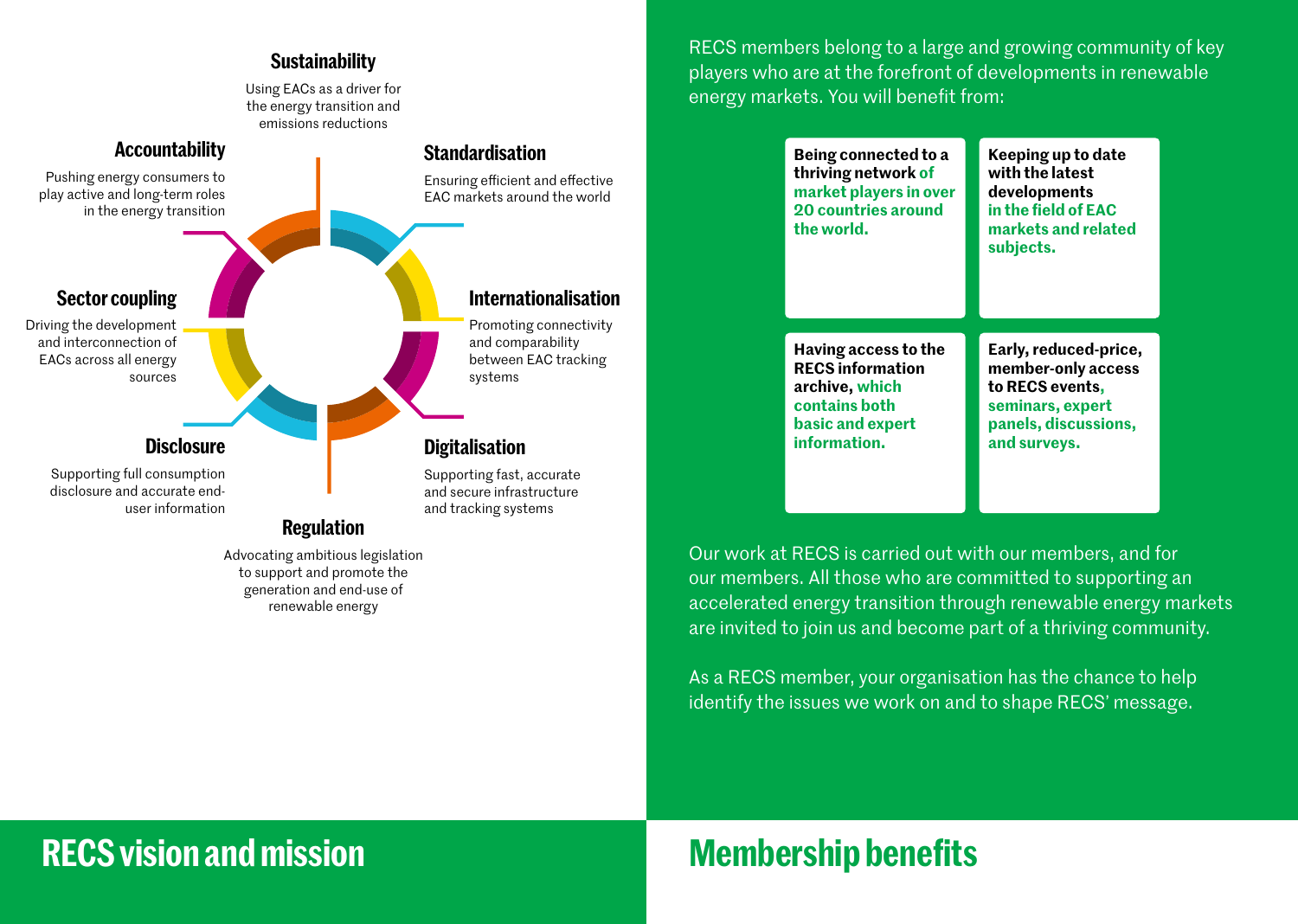#### **Expert knowledge**

Members have full access to the knowledge of our secretariat, which includes experts on tracking systems, energy attribute certificates (EACs) and consumer claims.

### **Having a voice in the organisation and beyond**

Being a member of RECS allows you to be closely involved with the work of the organisation and provide input during members-only meetings, including on the development of the work programme and our general strategy. This involvement supports our lobbying, which has a real effect on the market and delivers change on behalf of our members.

### **Access to working groups**

As a member, you can play a significant role in the organisation by joining working groups that tackle the most important issues we address. These groups review draft documents and reports on topics such as regulatory compliance, new technologies (e.g. blockchain), the certification of non-electricity energy carriers, and the development of standard contracts for EAC trading.

### **Curious to know who is already a RECS member? View the list of members at www.recs.org/members**

# **Membership benefits**

The RECS annual membership fee depends on the type of company and its location. For generators and wholesale market actors the fee also depends on the size of the company.

The chart below shows the fees in detail. Fees apply as of the 1st of January 2022.

To sign up for the RECS membership, please contact the secretariat to request the Membership Application form.

|                                                                                |              | <b>Membership fee</b><br>(per calendar year) |                   |
|--------------------------------------------------------------------------------|--------------|----------------------------------------------|-------------------|
| Membership type                                                                |              | <b>Europe</b>                                | <b>Non-Europe</b> |
| Standard RECS Membership<br>Generators or wholesale market actors <sup>1</sup> | $\geq 5$ FTE | € 5,000                                      | US\$ 3,000        |
| Small RECS Membership Generators or<br>wholesale market actors <sup>1</sup>    | $5$ FTE      | €1,500                                       | US\$1,000         |
| Consumers or end users <sup>2</sup>                                            |              | € 2,000                                      | US\$1,500         |

*1. Generators or wholesale market actors: entities whose primary business is the production, sale, trade, supply or provision of services in the energy industry.* 

*2. Consumers or end-users: entities whose primary business is anything other than production, sale, trade supply or provision of services in the energy industry.*

Become a member of RECS and join one of the largest change makers in renewable energy markets around the world. Please contact *secretariat@recs.org* if you have any questions or to request an application form.

Non-profit organisations and/or technical institutions which support RECS' goals can join as associate members without a membership fee.

# **Details of RECS Membership**